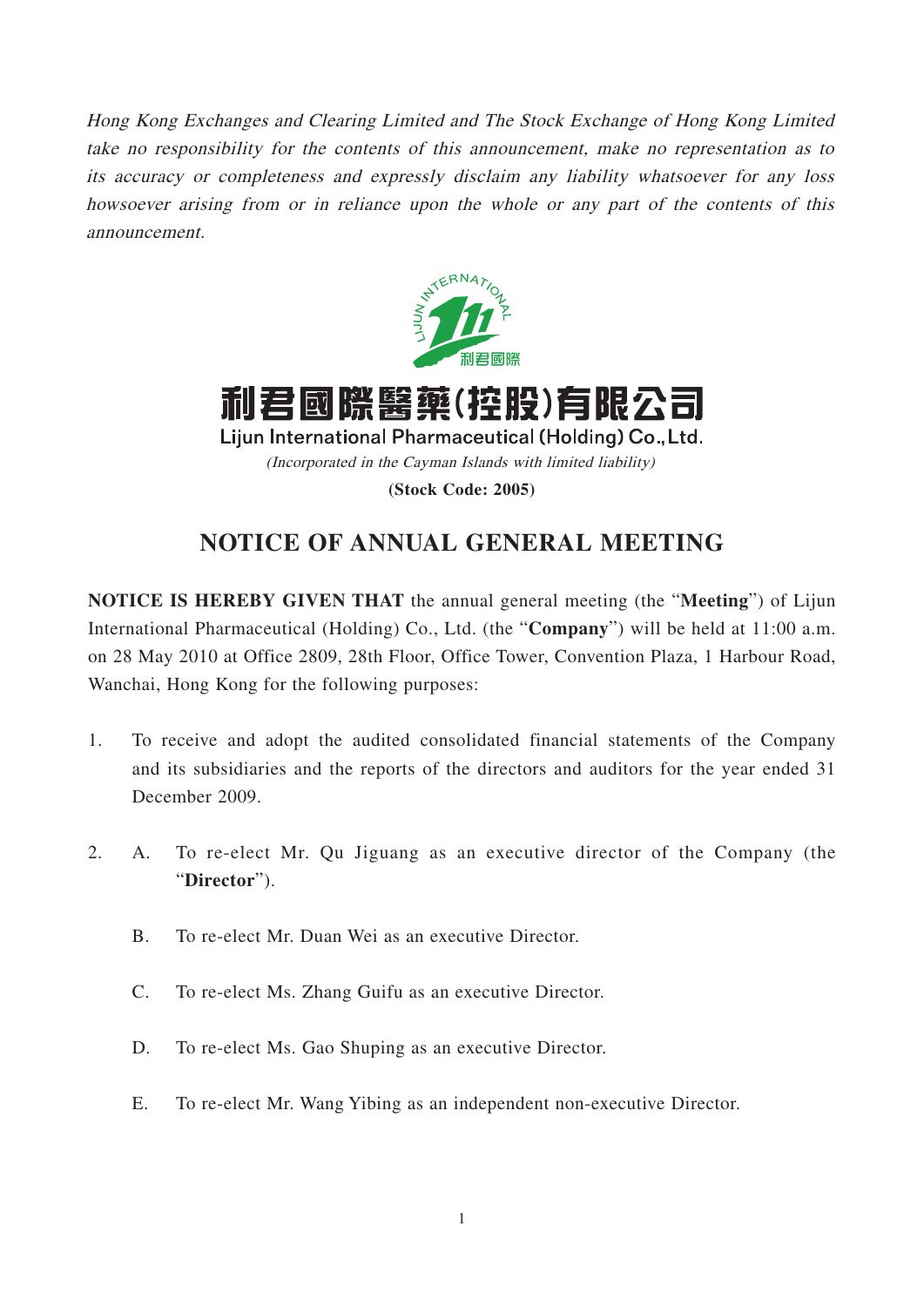- 3. To authorise the board of Directors to fix the Directors' remuneration.
- 4. To re-appoint PricewaterhouseCoopers as auditors and to authorise the board of Directors to fix their remuneration.
- 5. To approve a final dividend for the year ended 31 December 2009.
- 6. As special business, to consider and if thought fit, pass with or without amendments the following resolutions as ordinary resolutions of the Company:

## **ORDINARY RESOLUTIONS**

### A. "**THAT**:

- (a) subject to paragraph (c) of this Resolution, and pursuant to the Rules Governing the Listing of Securities on The Stock Exchange of Hong Kong Limited, the exercise by the Directors during the Relevant Period (as hereinafter defined) of all the powers of the Company to allot, issue or otherwise deal with additional shares of HK\$0.02 each in the capital of the Company (the "**Shares**") or securities convertible into Shares, options, warrants or similar rights to subscribe for any Shares, and to make or grant offers, agreements and options which might require the exercise of such powers be and is hereby generally and unconditionally approved;
- (b) the approval given in paragraph (a) of this Resolution shall authorise the Directors during the Relevant Period to make or grant offers, agreements and options which might require the exercise of such powers after the end of the Relevant Period;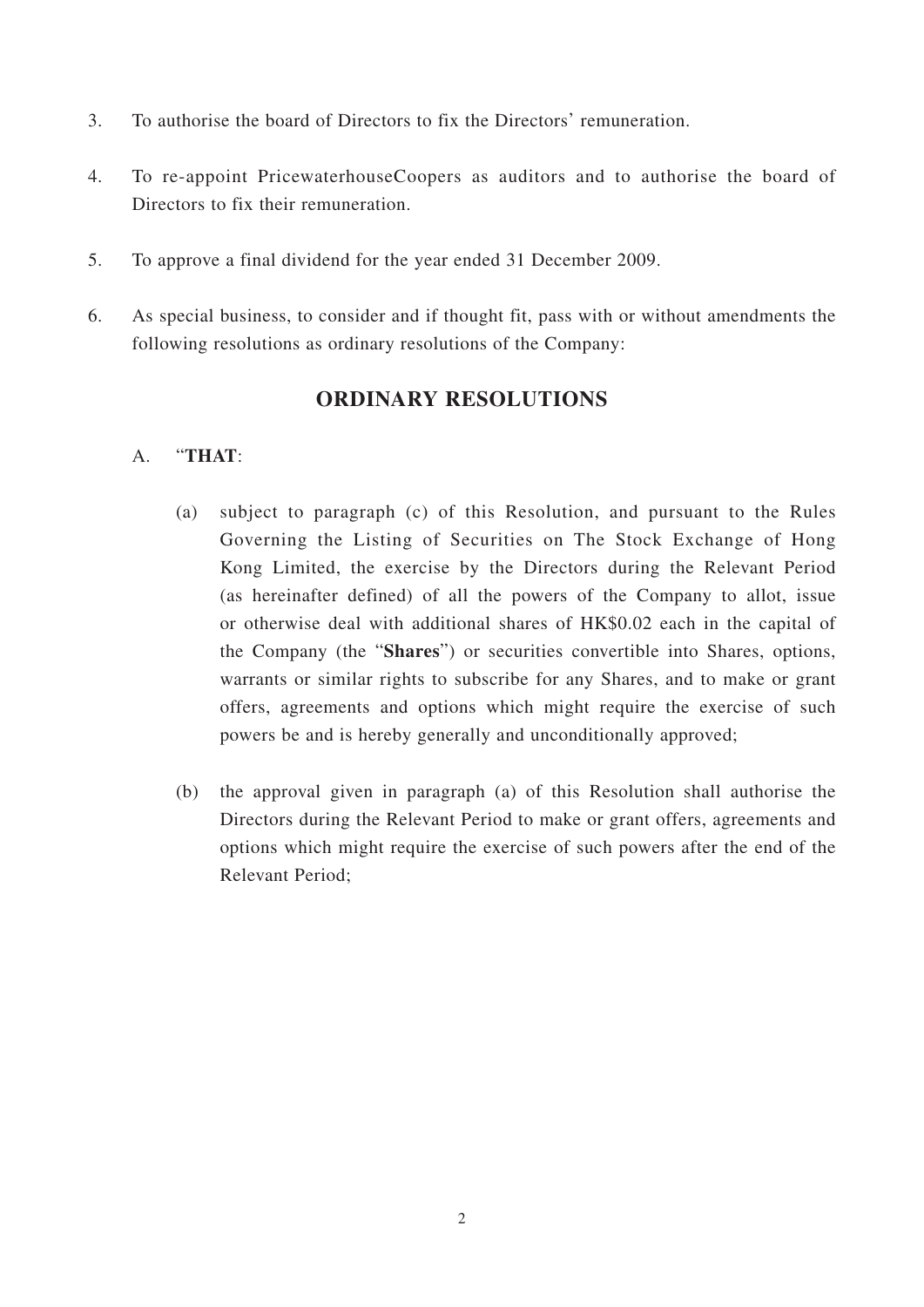- (c) the aggregate nominal amount of the share capital allotted or agreed conditionally or unconditionally to be allotted (whether pursuant to an option or otherwise) by the Directors pursuant to the approval given in paragraph (a) of this Resolution, otherwise than pursuant to:
	- (i) a Rights Issue (as hereinafter defined);
	- (ii) the exercise of rights of subscription or conversion under the terms of any warrants issued by the Company or any securities which are convertible into Shares;
	- (iii) the exercise of the subscription rights under any option scheme or similar arrangement for the time being adopted for the grant or issue to eligible persons of Shares or rights to acquire Shares; or
	- (iv) any scrip dividend or similar arrangement providing for the allotment of Shares in lieu of the whole or part of a dividend on Shares in accordance with the articles of association of the Company,

shall not exceed 20 per cent of the aggregate nominal amount of the issued share capital of the Company as at the date of the passing of this resolution, and the said approval shall be limited accordingly; and

(d) for the purpose of this Resolution:

"**Relevant Period**" means the period from the passing of this Resolution until whichever is the earliest of:

- (i) the conclusion of the next annual general meeting of the Company;
- (ii) the expiration of the period within which the next annual general meeting of the Company is required by the articles of association of the Company or any applicable laws to be held; and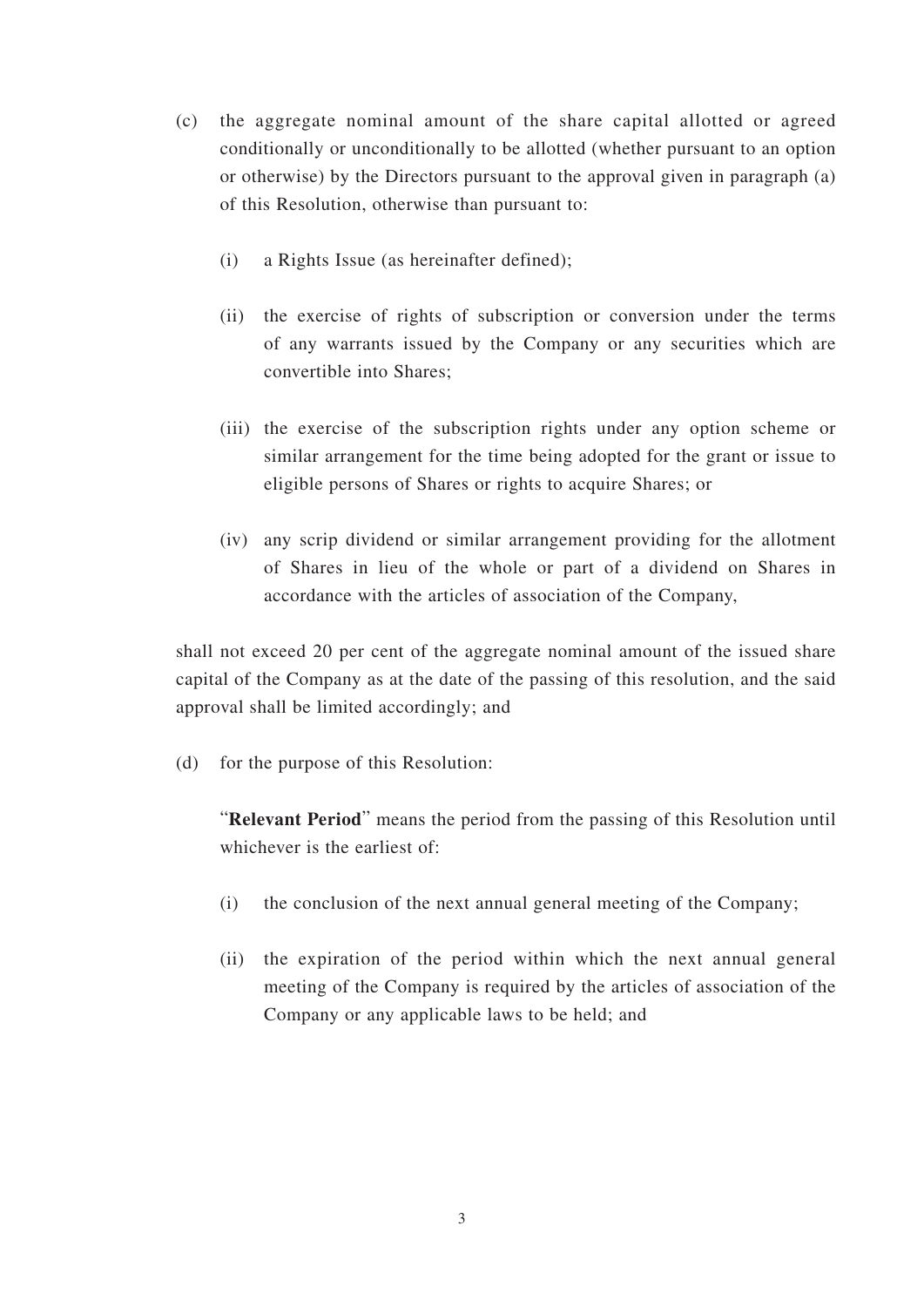(iii) the date on which the authority set out in this Resolution is revoked or varied by way of ordinary resolution of the shareholders of the Company in general meeting.

"**Rights Issue**" means the allotment, issue or grant of Shares pursuant to an offer of Shares open for a period fixed by the Directors to holders of Shares whose names stand on the register of members of the Company on a fixed record date in proportion to their then holdings of such Shares (subject to such exclusion or other arrangements as the Directors may deem necessary or expedient in relation to fractional entitlements or having regard to any restrictions or obligations under the laws of, or the requirements of any recognized regulatory body or any stock exchange in, any territory applicable to the Company)."

### B. "**THAT**:

- (a) subject to paragraph (b) of this Resolution, the exercise by the Directors during the Relevant Period (as hereinafter defined) of all the powers of the Company to repurchase its own Shares on The Stock Exchange of Hong Kong Limited (the "**Stock Exchange**") or any other stock exchange on which the Shares of the Company may be listed and recognised for this purpose by the Securities and Futures Commission of Hong Kong and the Stock Exchange under the Hong Kong Code on Share Repurchases, subject to and in accordance with all applicable laws and regulations, be and is hereby generally and unconditionally approved;
- (b) the aggregate nominal amount of Shares which may be repurchased by the Company pursuant to paragraph (a) of this Resolution during the Relevant Period shall not exceed 10 per cent of the issued share capital of the Company at the date of the passing of this Resolution and the approval granted under paragraph (a) of this Resolution should be limited accordingly; and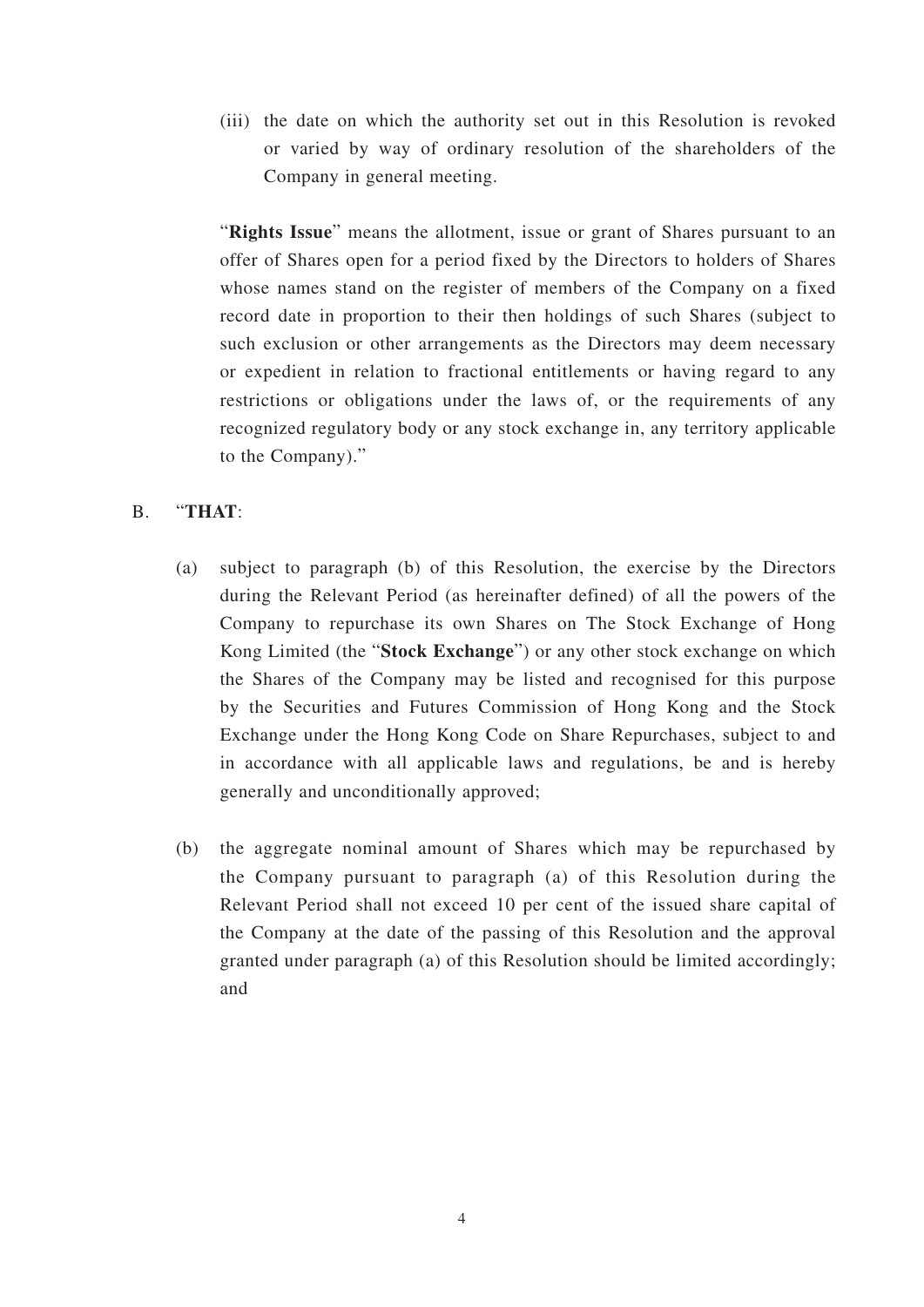- (c) for the purpose of this resolution, "**Relevant Period**" means the period from the passing of this resolution until whichever is the earliest of:
	- (i) the conclusion of the next annual general meeting of the Company;
	- (ii) the expiration of the period within which the next annual general meeting of the Company is required by the articles of association of the Company or any applicable laws to be held; and
	- (iii) the date on which the authority set out in this Resolution is revoked or varied by way of ordinary resolution of the shareholders of the Company in general meeting."
- C. "**THAT**, conditional upon the passing of the Resolutions 6A and 6B in the notice convening the Meeting, the general mandate granted to the Directors to exercise the powers of the Company to allot, issue or otherwise deal with additional Shares of the Company pursuant to Resolution 6A as set out in the notice convening the Meeting be and is hereby extended by the addition thereto an amount representing the aggregate nominal amount of the share capital of the Company repurchased by the Company under the authority granted pursuant to Resolution 6B as set out in the notice convening the Meeting provided that such amount shall not exceed 10 per cent of the aggregate nominal amount of Shares of the Company in issue at the date of the passing of this Resolution."

By order of the Board **Sze Wing Kin, Pierre** Company Secretary

Hong Kong, 8 April 2010